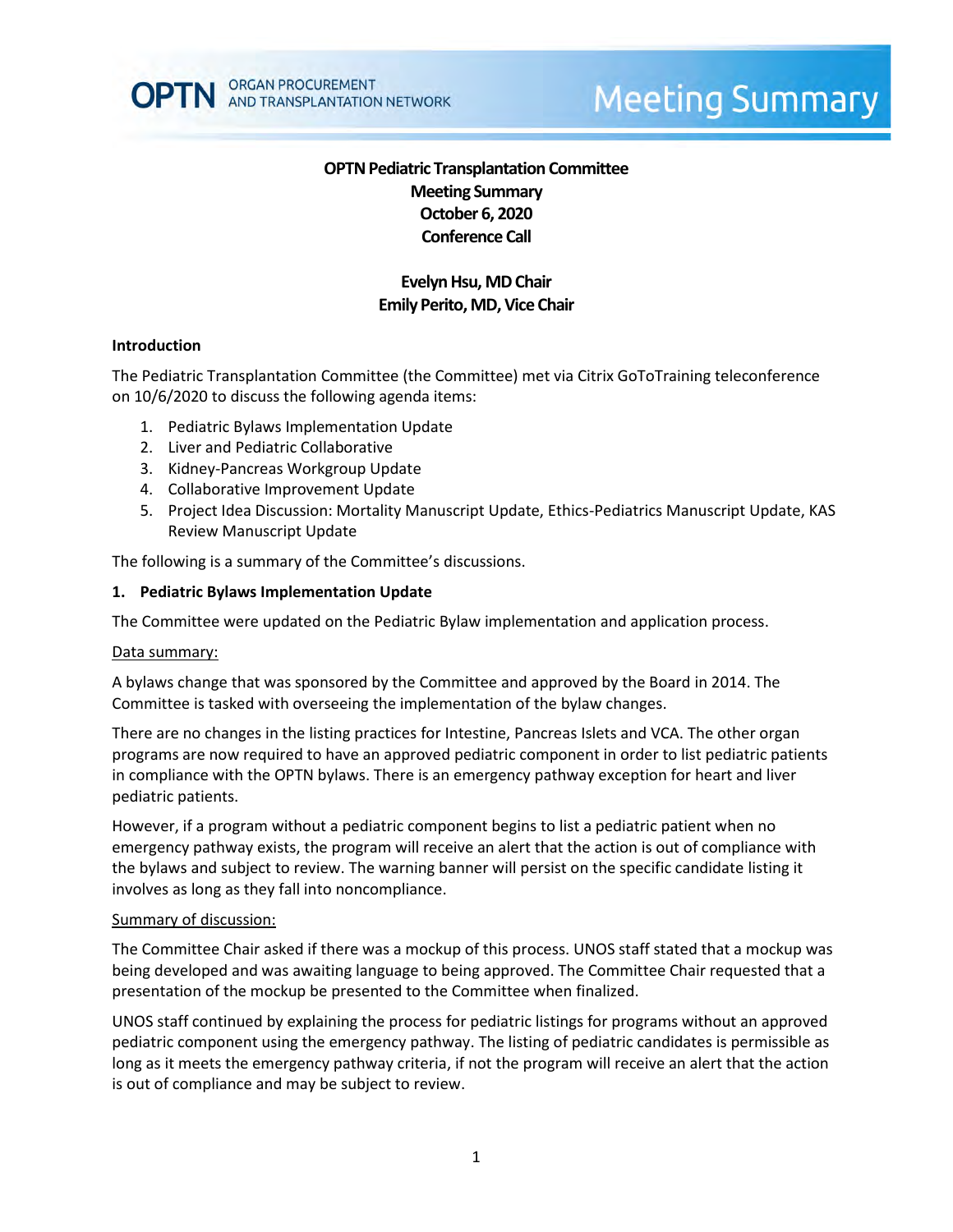A member asked if a patient could receive an organ despite being out of noncompliance and the system placing a warning on the patient's file. UNOS staff stated that all listed candidates would be able to receive organ offers despite the alert.

The Pediatric Committee decided that pediatric liver and 1A candidates listed at centers without the appropriate pediatric components would be allowed to ride out their existing 1A forms to potentially apply for the emergency membership exception on 1A recertification. Any listing of patients outside of this category (heart, liver, or heart-liver) by programs without a pediatric component would prompt an alert and result in further review.

UNOS Member Quality staff provided an overview of how members would be monitored and efforts to have programs in compliance with the bylaws.

Programs that do not have approved pediatric components should refer their pediatric patients to programs that do. Programs without an approved pediatric component are expected to notify their patients and work to transfer them to programs that have an approved pediatric component. The previous standing of the program will no longer be permissible once the bylaws are implemented. UNOS staff from the Member Quality Department will be working with those programs to make the necessary transitions and monitoring compliance.

The Committee Chair asked when the bylaws would be implemented. UNOS Member Quality staff stated that there are still discussions to be made in the exact implementation date, but it is understood that the changes will be made shortly after the Board meeting in December. These changes are typically done in the morning so as to reduce and disruption in the system. Further information will be provided once confirmed.

A member asked if there would be consideration of notifying patients ahead of time that they could lose their listing due to the programs not being in compliance with pediatric bylaws. UNOS Member Quality staff stated that it is not expected that UNOS have direct communication with patients in this regards. UNOS will have documentation of any notices from the programs who would communicate with their patients.

UNOS Member Quality staff continued by reviewing the number of programs who have opted out or still have outstanding applications with pediatric candidates on the waitlist as of September 30, 2020. There are a total of 28 programs out of 140 who do not currently have an approved application. Those programs will be followed up by the OPTN.

The Committee Chair asked if someone were to transplant a patient before the implementation date, there would not be any review at that time. UNOS Member Quality staff confirmed that this was the case and that transplants will not be considered out of compliance until after the implementation of the new bylaws in December. Any listings after the December implementation date will be alerted and investigated as they would be considered out of compliance at that time.

There were no additional questions or comments.

## Next Steps:

UNOS staff will continue to update the Committee on the implementation of the pediatric bylaws.

## **2. Liver and Pediatric Collaboration**

The Committee were provided an overview of their collaboration work with the Liver Committee.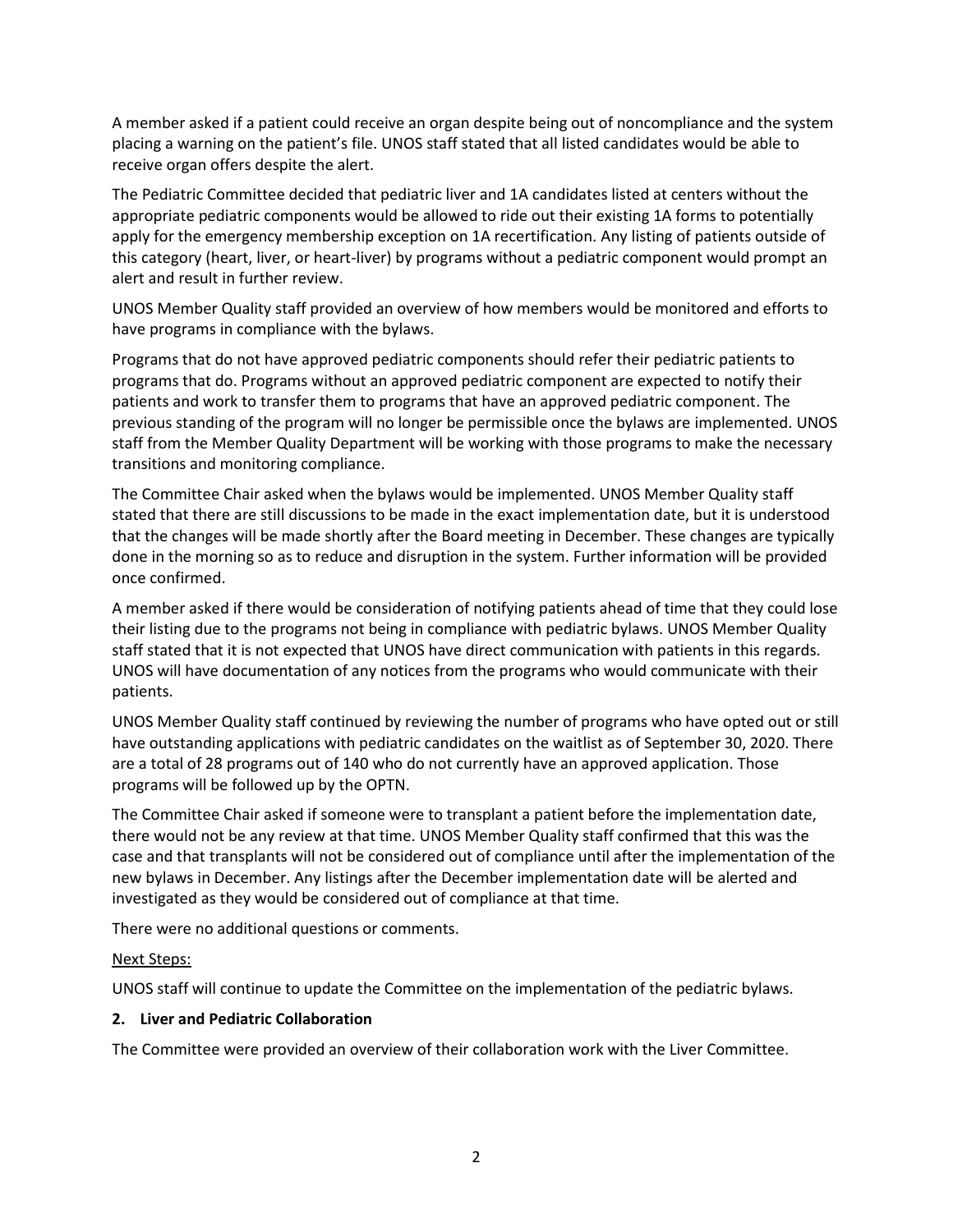## Summary of discussion:

The Pediatric Committee is collaborating with the Liver Committee on the Updating Pediatric National Liver Review Boards (NLRB) Guidance as well as being a part of the PELD and Status 1B Workgroup.

To date, the NLRB Subcommittee has continued to evaluate the NLRB Guidance document and incorporate improvements based on community feedback and updated clinical experience. The pediatric guidance document was created to provide guidance to the Pediatric Specialty Board of the NLRB.

The PELD/Status 1B Workgroup was formed in May 2020. The goal of the Workgroup is the re-evaluate the pediatric liver allocation system while specifically evaluating the current criteria for status 1B.

A member stated that the collaboration with the Liver Committee is a great effort and helped to provide a larger voice from the Pediatric Committee on allocation policies and processes.

Another member agreed with this and stated that this provides an opportunity for the Pediatric Committee to provide insight and increase the benefits for pediatric patients in these allocation policy changes.

There were no additional questions or comments.

## Next Steps:

The Committee will continue to be updated on the development of these projects.

## **3. Kidney Pediatric Workgroup Update**

The Committee was updated on the Kidney-Pediatric project.

## Summary of discussion:

In the kidney allocation processes, there are various sequences which determine allocation order. The Kidney-Pediatric Workgroup wanted to pursue increased targeted priority for pediatric donor organs.

A member asked what the upper limit of the kilos and the definition of "pediatric donors" means. The Workgroup member stated that donors under 18 years of age are classified as pediatric donors.

A member stated that if these kidneys are still labeled with high KDPI's, it could be a barrier for transplant surgeons to accept these offers.

The Committee Chair stated that this project should be paired with educational materials that can go out to the community to advise them of these initiatives and policy changes. A member stated that this was a good idea and that there is information on the UNOS website but not in relation to kidney pediatric patients. This would be a good opportunity to do this.

## Next Steps:

The Committee will continue to be updated on the progress of this project.

## **4. Collaborative Improvement Update**

A UNOS staff member gave a brief overview and update on the progress of a collaborative improvement project.

## Summary of discussion:

A member stated that there are 13 programs that have agreed to participate.

The Committee Chair asked what the plans were for this collaborative. UNOS staff stated that this was a discovery effort with a desire to look at this project and improving the framework to aid in other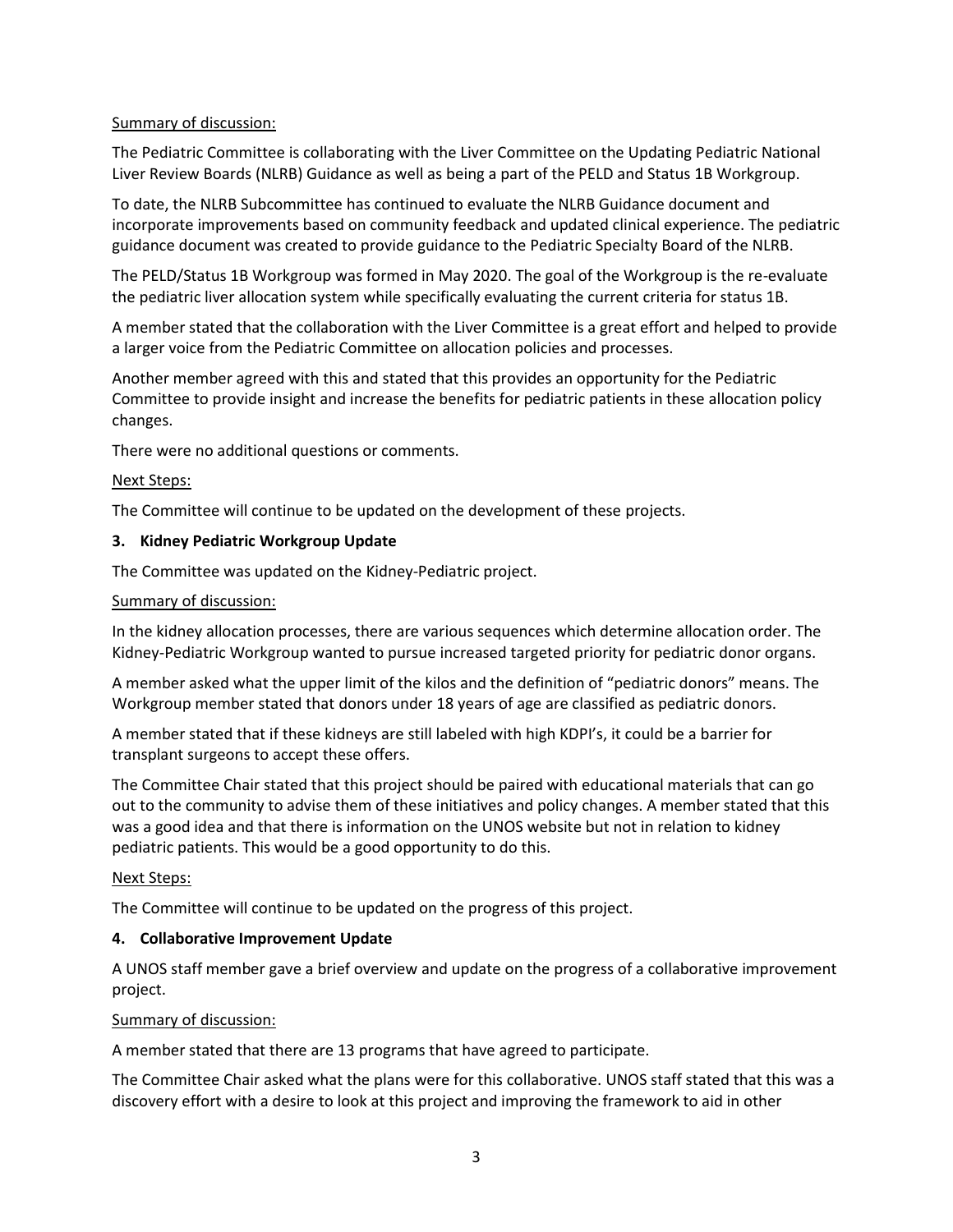pediatric projects. There are a number of topics that are being discussed that could be included in this project. The plan is to learn from the transplant community at large in determining timing of projects.

UNOS staff stated that it is helpful to learn where the needs and gaps are present to help in the framework of this project. CMS is looking to embark on a national level effort focused on kidney transplant and UNOS staff are keeping this in mind to ensure that programs are not overburdened.

## Next Steps:

The Committee will continue to be updated on the progress of this project.

## **5. Project Idea Discussion: Transplant Mortality Manuscript Update, Ethics-Peds Manuscript Update, KAS Review Manuscript Update**

The Committee discussed project idea updates on manuscripts focused on transplant mortality, ethicspediatric collaborative effort, and KAS review.

#### Summary of discussion:

#### *Transplant Mortality Manuscript*

The Committee Chair asked for best approaches in developing the manuscript. SRTR staff stated that the Committee can work on what information is available currently. Committee members were encouraged to volunteer if they were interested.

#### *Ethics-Pediatric Manuscript*

The Committee will revisit this project idea with the Ethics Committee to review and update the Ethical Principles of Pediatric Organ Allocation white paper. There was discussion on whether revisions to the white paper would be needed or if there should be an external project where a separate manuscript were developed.

#### *Pediatric KAS Manuscript*

This manuscript will be provided to HRSA for review.

There were no additional comments or questions.

## *Previously discussed projects*

The Committee Chair reviewed a list of previously discussed projects. Members were asked if there were additional topics that may have come up that would be of interest that the Committee should consider.

A member stated that before the Heart Committee begins work on a Continuous Distribution project, that the pediatric committee should evaluate the system and consider what improvements they would like to propose be incorporated into the new framework.

Another member stated that ABO incompatible listing are an area to evaluate that are mostly limited to patients aged 1-2 years. Additionally, there was agreement in taking a close look at the effects in the changes of the policies especially with new processes for the National Heart Review Board.

The Chair noted that there is interest in pursuing the following projects:

- 1) Broaden ABO compatible transplant criteria
- 2) Taking a look at effects in changes in heart policy on children
- 3) Focus on effects of Pediatric National Heart Review Board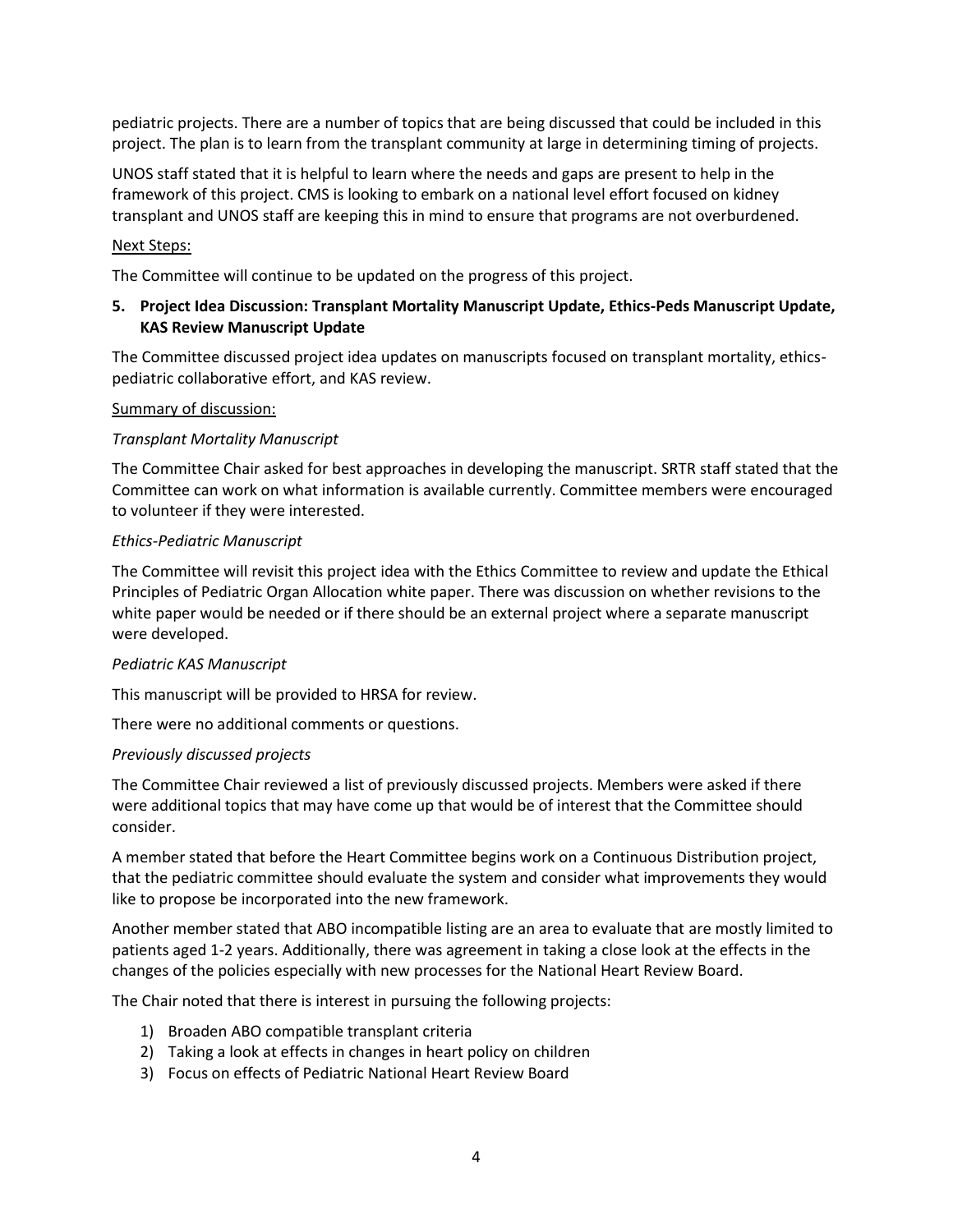A member stated that another important thing for the Committee to think about are why pediatric kidney transplants have not rebounded, what the problem is, and what the solutions must be.

Another member stated that there should be a focus on monitoring the effects of transplants after the bylaws implementation and monitoring those changes.

## Next Steps:

The Committee will continue to discuss project ideas to consider to work on and address.

## **Upcoming Meetings**

November 18, 2020 (teleconference)